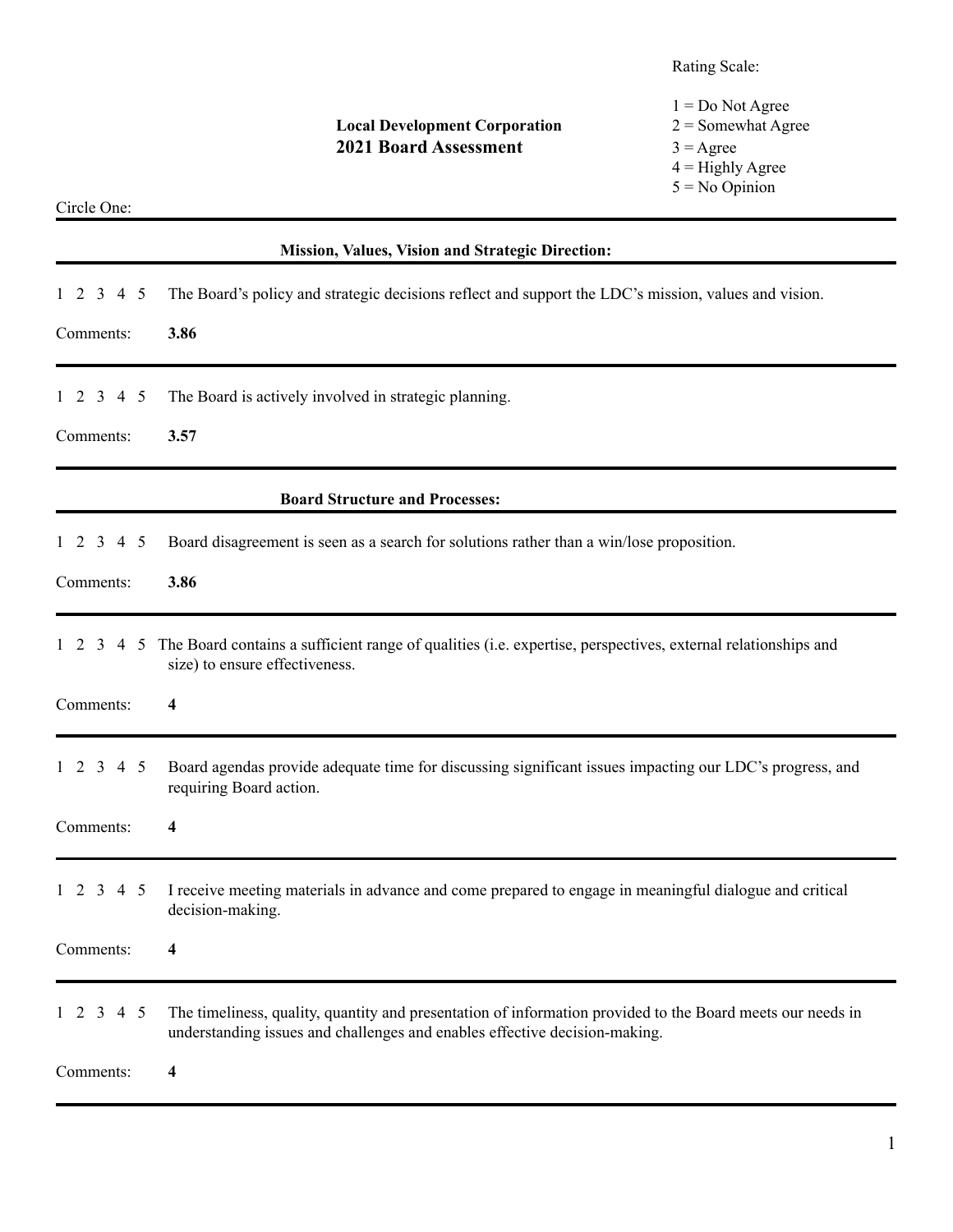| $1 \t2 \t3 \t4 \t5$                                  | The Board demonstrates good problem solving skills.                                                                                                                                                                                        |
|------------------------------------------------------|--------------------------------------------------------------------------------------------------------------------------------------------------------------------------------------------------------------------------------------------|
| Comments:                                            | 3.71                                                                                                                                                                                                                                       |
| $1 \t2 \t3$<br>4 5                                   | The Board Chair leads fairly and effectively.                                                                                                                                                                                              |
| Comments:                                            | $\overline{\mathbf{4}}$                                                                                                                                                                                                                    |
| $1 \t2 \t3 \t4 \t5$                                  | The number of meetings, meeting length and attendance of directors is sufficient for our LDC's needs.<br>Board agendas provide adequate time for discussing significant issues impacting our LDC's progress and<br>requiring Board action. |
| Comments:                                            | 3.71                                                                                                                                                                                                                                       |
| $1 \t2 \t3 \t4 \t5$                                  | The time and day of LDC meetings is convenient and productive.                                                                                                                                                                             |
| Comments:                                            | 4                                                                                                                                                                                                                                          |
|                                                      | <b>Board / CEO Relationships:</b>                                                                                                                                                                                                          |
| 3<br>4 5<br><sup>2</sup>                             | A climate of trust, respect and support exist between the Board and the CEO.                                                                                                                                                               |
| Comments:                                            | 4                                                                                                                                                                                                                                          |
| $3 \t 4 \t 5$<br>2                                   | The Board supports the CEO in implementing Board policy; Board members understand their 'policy-<br>making' vs. the CEO's 'management' role.                                                                                               |
| Comments:                                            | 4                                                                                                                                                                                                                                          |
| 3<br>$\overline{4}$<br>$5\overline{5}$<br>$1\quad 2$ | The Board receives timely and helpful information from the CEO on how well the LDC is meeting its<br>planned objectives.                                                                                                                   |
| Comments:                                            | 4                                                                                                                                                                                                                                          |
|                                                      | <b>Servicing the Community:</b>                                                                                                                                                                                                            |
| 3<br>-5<br>- 2<br>4                                  | The Board is effective in representing and promoting the LDC in the community.                                                                                                                                                             |
| Comments:                                            | 3.71                                                                                                                                                                                                                                       |
| 3<br>4 5<br>1 2                                      | Board members receive appropriate continuing education and orientation to better understand their role in<br>providing healthy community leadership.                                                                                       |
| Comments:                                            | $\overline{\mathbf{4}}$                                                                                                                                                                                                                    |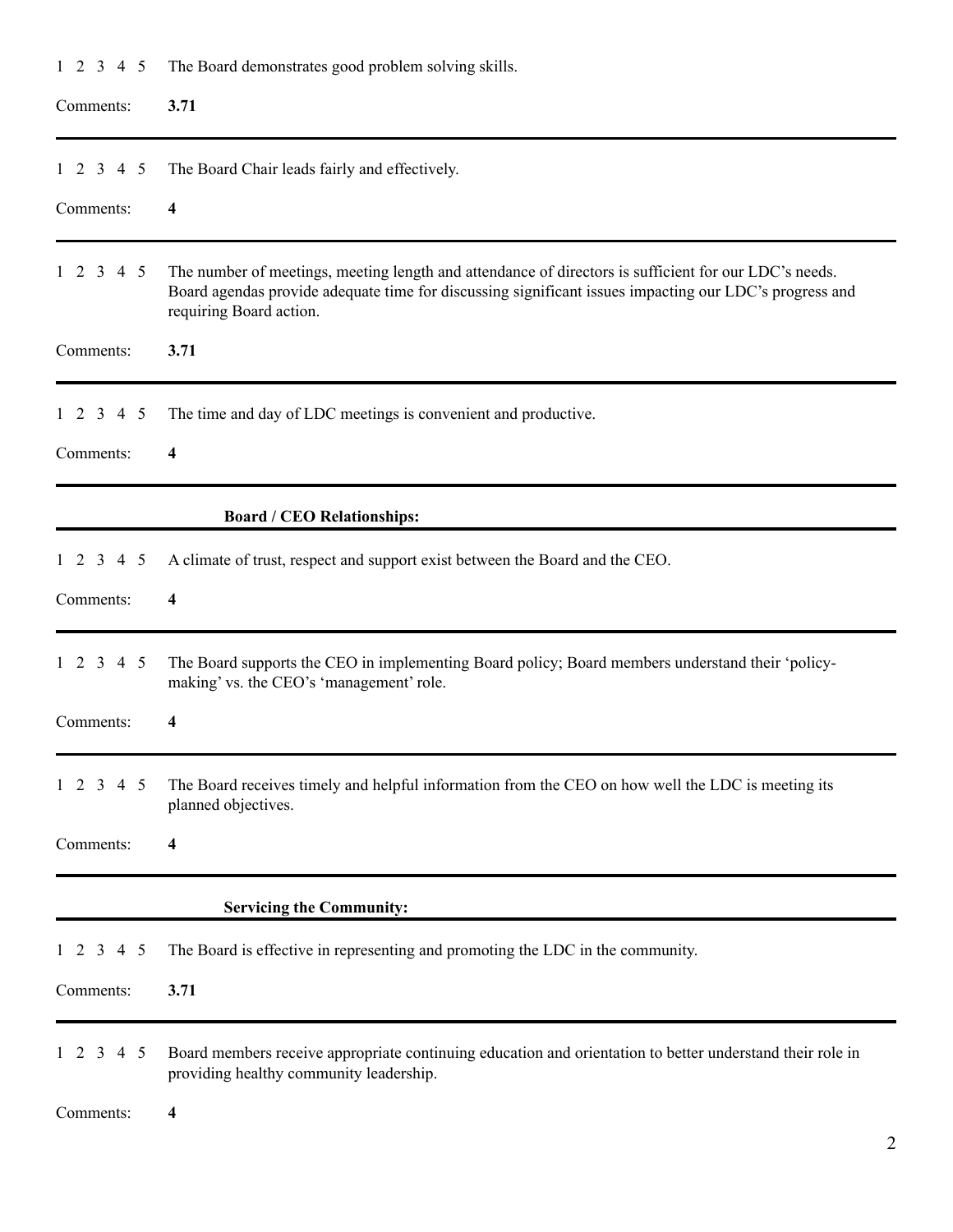| $1 \t2 \t3 \t4 \t5$                           | The Board develops a positive image for our LDC and has gained a high level of public confidence.                                  |
|-----------------------------------------------|------------------------------------------------------------------------------------------------------------------------------------|
| Comments:                                     | 3.86                                                                                                                               |
|                                               |                                                                                                                                    |
| $1 \t2 \t3 \t4 \t5$                           | The Board is well-informed about market, environmental and competitive factors that affect its services<br>and programs.           |
| Comments:                                     | 3.86                                                                                                                               |
|                                               | <b>Finances:</b>                                                                                                                   |
| $1 \t2 \t3 \t4 \t5$                           | The Board effectively carries out its responsibility for the oversight of fiscal resources.                                        |
| Comments:                                     | $\overline{\mathbf{4}}$                                                                                                            |
| $1 \t2 \t3 \t4 \t5$                           | Financial reports are presented in a format that builds understanding and enables effective decision-<br>making.                   |
| Comments:                                     | $\overline{\mathbf{4}}$                                                                                                            |
| 3<br>$\overline{4}$<br>5<br>2<br>performance. | The Board adopts operating and capital budgets (where applicable) annually and consistently monitors                               |
| Comments:                                     | 3.57                                                                                                                               |
| $1 \t2 \t3 \t4 \t5$                           | The Board has committed the resources necessary to address community issues and challenges.                                        |
| Comments:                                     | 3.57                                                                                                                               |
| 3<br>4 5<br>12                                | The Board has a corporate compliance plan in effect, and ensures that compliance policies and procedures<br>are fully functioning. |
| Comments:                                     | 3.86                                                                                                                               |
| $\overline{4}$<br>$1\quad 2$<br>3<br>-5       | This survey tool is an appropriate length to gather pertinent data.                                                                |
| Comments:                                     | $\overline{\mathbf{4}}$                                                                                                            |